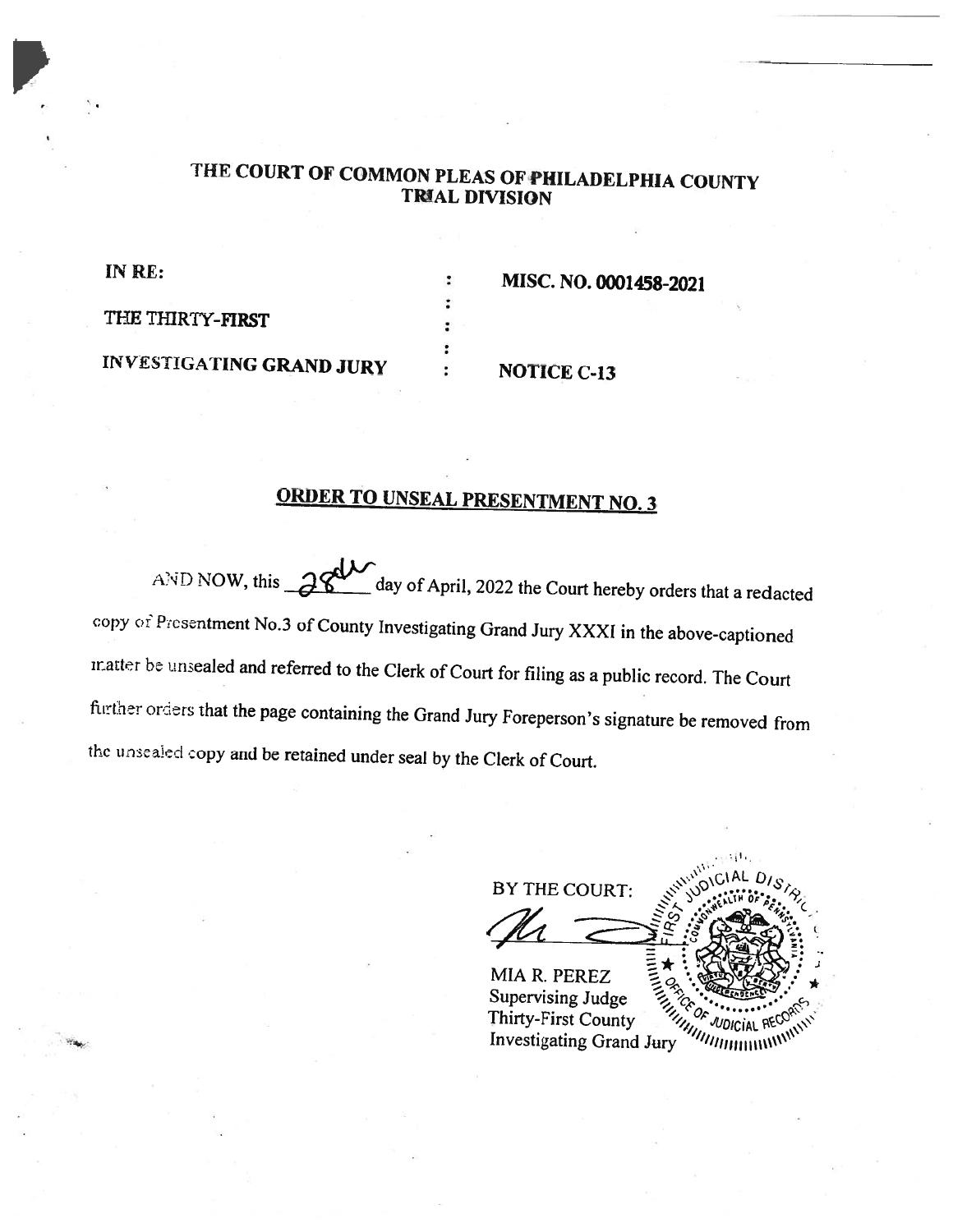## IN THE COURT OF COMMON PLEAS OF PHILADELPHIA COUNTY TRIAL DIVISION

| IN RE:                          | <b>MISC. NO. 0001458-2021</b> |
|---------------------------------|-------------------------------|
|                                 |                               |
| <b>THE THIRTY-FIRST COUNTY</b>  |                               |
|                                 |                               |
| <b>INVESTIGATING GRAND JURY</b> | <b>NOTICE C-13</b>            |

## TO THE HONORABLE MIA R. PEREZ , SUPERVISING JUDGE:

#### PRESENTMENT NO.03

We, the Thirty-First County Investigating Grand Jury, were impaneled pursuant to the Investigating Grand Jury Act, <sup>42</sup> Pa. C.S.A. § <sup>4541</sup> et. seq., and have been charged by the Court to investigate the facts and circumstances surrounding the shooting and killing of twelve-yearold Thomas Siderio on March 1, 2022.

#### SUMMARY OF THE GRAND JURY'S FINDINGS

#### **INTRODUCTION**

On March 1, 2022, Thomas "TJ" Siderio (a twelve-year-old juvenile) and his friend, NK (a seventeen-year-old juvenile), were riding their bikes in the area of  $18<sup>th</sup>$  and Barbara Streets in Philadelphia, PA at approximately 7:30 p.m. At around that time, they encountered officers from the Philadelphia Police Department's Criminal Intelligence Unit -P0 Edsaul Mendoza, P0 Kwaku Sarpong, P0 Robert Cucinelli and P0 Alexander Camacho (collectively, "CIU Officers") - in <sup>p</sup>lain clothes and driving an unmarked car. The CIU Officers initiated <sup>a</sup> pedestrian stop of the boys because they recognized NK as tangentially connected to <sup>a</sup> stolen firearm investigation involving <sup>a</sup> third person — Santo Primerano ("Primerano"). P0 Sarpong pulled the CR1 Officers' car to <sup>a</sup> stop, and at nearly the same time activated the emergency lights for the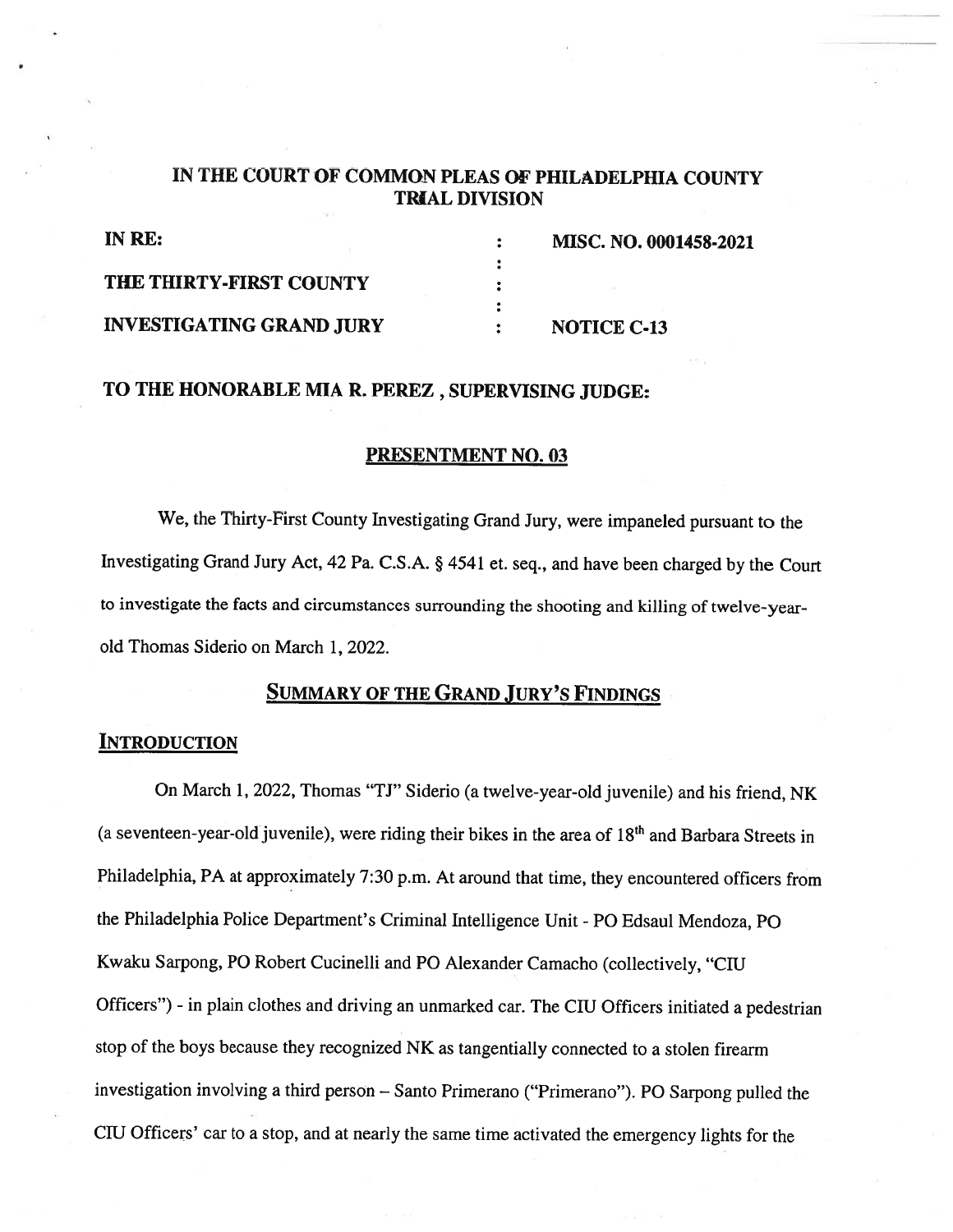undercover car. Also, at nearly the same time, <sup>a</sup> shot went off and broke the rear, passenger-side window of the undercover car. After the shot went off, the boys ran up <sup>1700</sup> Barbara Street, where they separated, with Thomas Siderio running alone up the sidewalk toward Moyamensing Avenue, carrying <sup>a</sup> gun. P0 Mendoza pursued Thomas Siderio, running up the middle of Barbara Street. He fired at Thomas Siderio <sup>a</sup> total of three times. His first shot was at the bottom of the block, near the intersection of  $18<sup>th</sup>$  and Barbara Streets. He fired his second shot, midblock, after Thomas Siderio had discarded his gun. Unarmed, Thomas Siderio then stopped running, and either fell or dove to the ground. P0 Mendoza then fired his third shot from less than ten feet away from the child, and fatally wounded him. Within one minute after the third shot, P0 Mendoza's partner, P0 Camacho, approached and asked P0 Mendoza where the gun was located. P0 Mendoza told P0 Camacho that Thomas Siderio had thrown the gun "somewhere around there," pointing back along the flight path in the direction of the gun, which P0 Camacho immediately located. Following the fatal shooting, the Officer Involved Shooting Investigation Unit ("OISIU") began its investigation, and with the help of the Crime Scene Unit ("CSU") and various other entities within the Philadelphia Police Department gathered and analyzed evidence. Several witnesses appeared and testified in front of this Grand Jury. <sup>A</sup> summary of that testimony and associated exhibits follows.

#### THE TESTIMONY

#### The Investigation Pre-March 1, 2022

1. Three of the CIU Officers and their supervisor have appeared and testified regarding this incident — P0 Alexander Camacho, P0 Robert Cucinelli, P0 Kwaku Sarpong, and Sgt. Vincent Butler.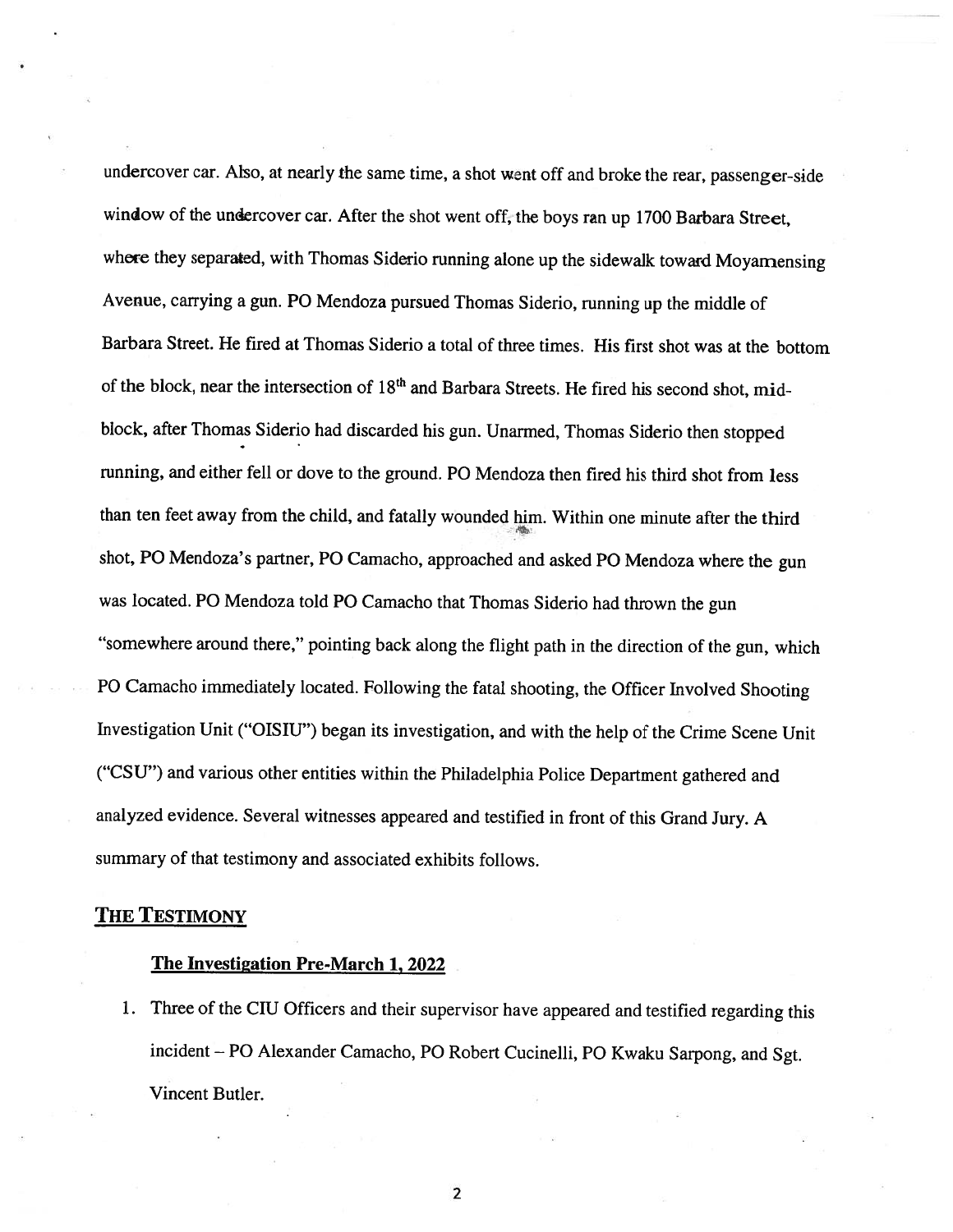- 2. The four PPD witnesses testified to varying levels of knowledge and involvement in the investigation that led to the events of March 1, 2022.
- 3. All four witnesses consistently stated that when the CTIJ Officers went on patrol on March 1, 2022, their primary target was Primerano and his involvement in a stolen firearm investigation.
- 4. The officers wanted to find an address for Primerano, after identifying him as <sup>a</sup> person involved in the February <sup>2022</sup> stolen firearms investigation. They <sup>p</sup>lanned to <sup>g</sup>ive this address information to detectives from the South Detective Division for <sup>a</sup> search warrant on Primerano's home.
- 5. Thomas Siderio was not the target of CIU investigators that night, and no PPD witness testified to having any information about Thomas Siderio possessing <sup>a</sup> firearm at any point during 2022. Both POs Sarpong and Cucinelli stated that they did not know Thomas Siderio, and had not even heard his name prior to March 1, 2022.
- 6. P0 Camacho monitored the Instagram account "Santo\_215" in connection with the stolen firearm investigation and "215\_nick" (the account purportedly belonging to NK) because the user of this account interacted with the user of the "Santo\_215" account and appeared to also post about firearms.
- 7. P0 Camacho searched police databases for individuals named "Santo" to try to match the Instagram account with <sup>a</sup> person, eventually developing Primerano as <sup>a</sup> potential suspect.
- 8. On March 1, 2022, Detective Quinn from South Detective Division showed P0 Cucinelli some of the <sup>p</sup>hotos from the Santo\_215 account and asked him to identify the individual in the Instagram <sup>p</sup>hotos. P0 Cucinelli did identify him as Santo Primerano.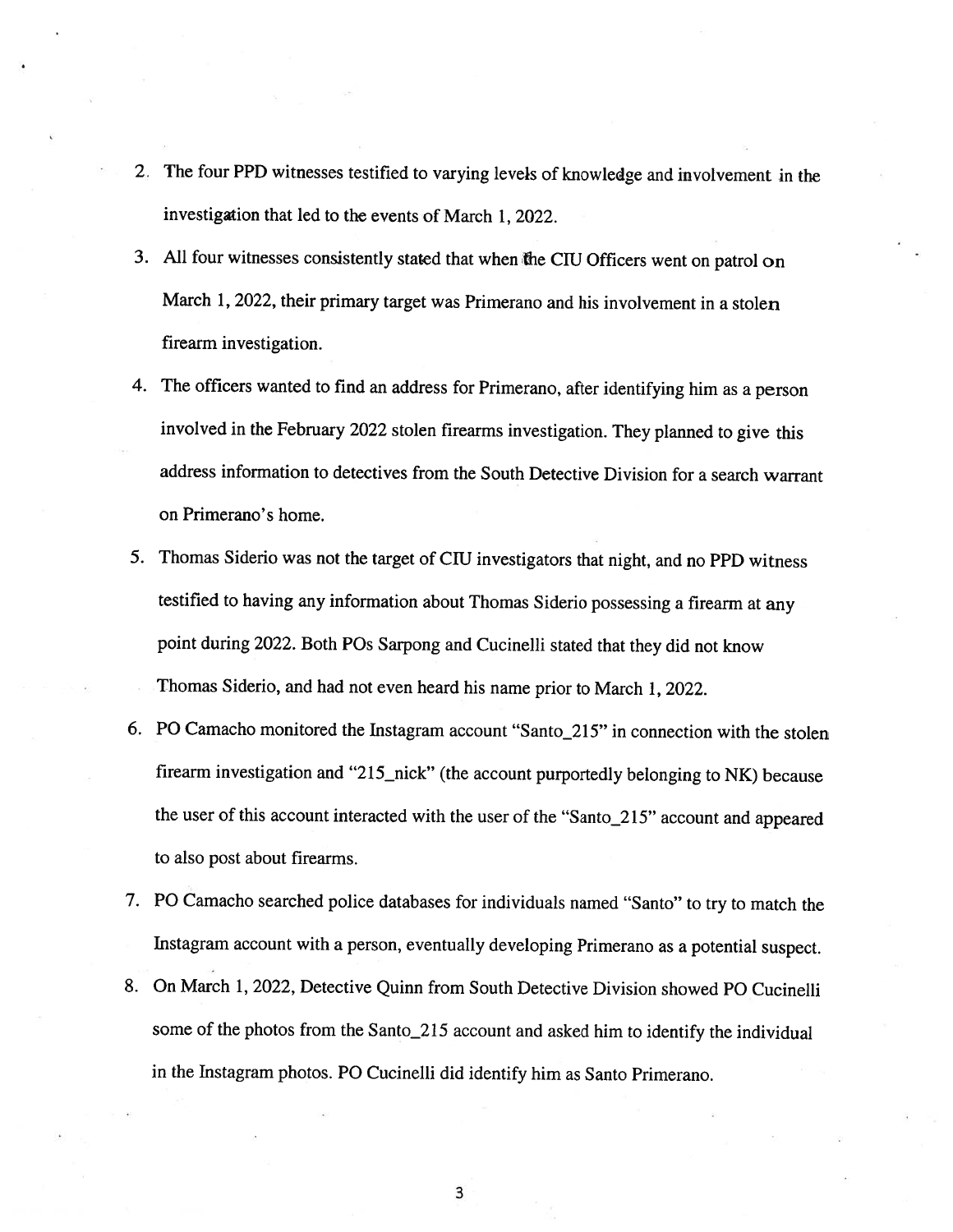- 9. The CIU Officers had no information of any criminal activity involving Thomas Siderio in 2022, and nothing involving NK or Primerano beyond their possible possession of <sup>a</sup> stolen firearm.
- 10. Based on the above identification, and the prior posts on social media with <sup>a</sup> possibly stolen firearm, the CIU Officers went on patrol that night to locate Primerano.

#### March 1, 2022 — The Killing of Thomas Siderio

- 11. On March 1, 2022, the CIU Officers were working in plainclothes, or regular street clothes, and they took an unmarked car out for surveillance.
- 12. In addition to working in plainclothes, the CIU Officers were also wearing bullet resistant body armor vests and had police badges hanging around their necks. PO Sarpong wore the vest underneath his shirt, whereas POs Camacho, Cucinelli and Mendoza wore the vest as their outer-most garment. Per testimony, each vest had <sup>a</sup> decal on the back that said "Police", but had no other markings on the front.
- 13. PO Camacho noted that normally the CIU Officers would have only had two officers in each car, but due to <sup>a</sup> shortage of police vehicles they went out as <sup>a</sup> group of four. An additional undercover car with P0 McMahon and Agent McAdams of the US Secret Service also participated in the surveillance for Primerano.
- 14. P0 Sarpong was the driver of the car with P0 Cucinelli in the front passenger seat, P0 Mendoza seated behind P0 Sarpong in the rear driver's side seat, and P0 Camacho seated behind P0 Cucinelli in the rear passenger's side seat.
- 15. The CIU Officers first checked two addresses where Primerano previously resided and then later focused on the 18<sup>th</sup> Street area for surveillance.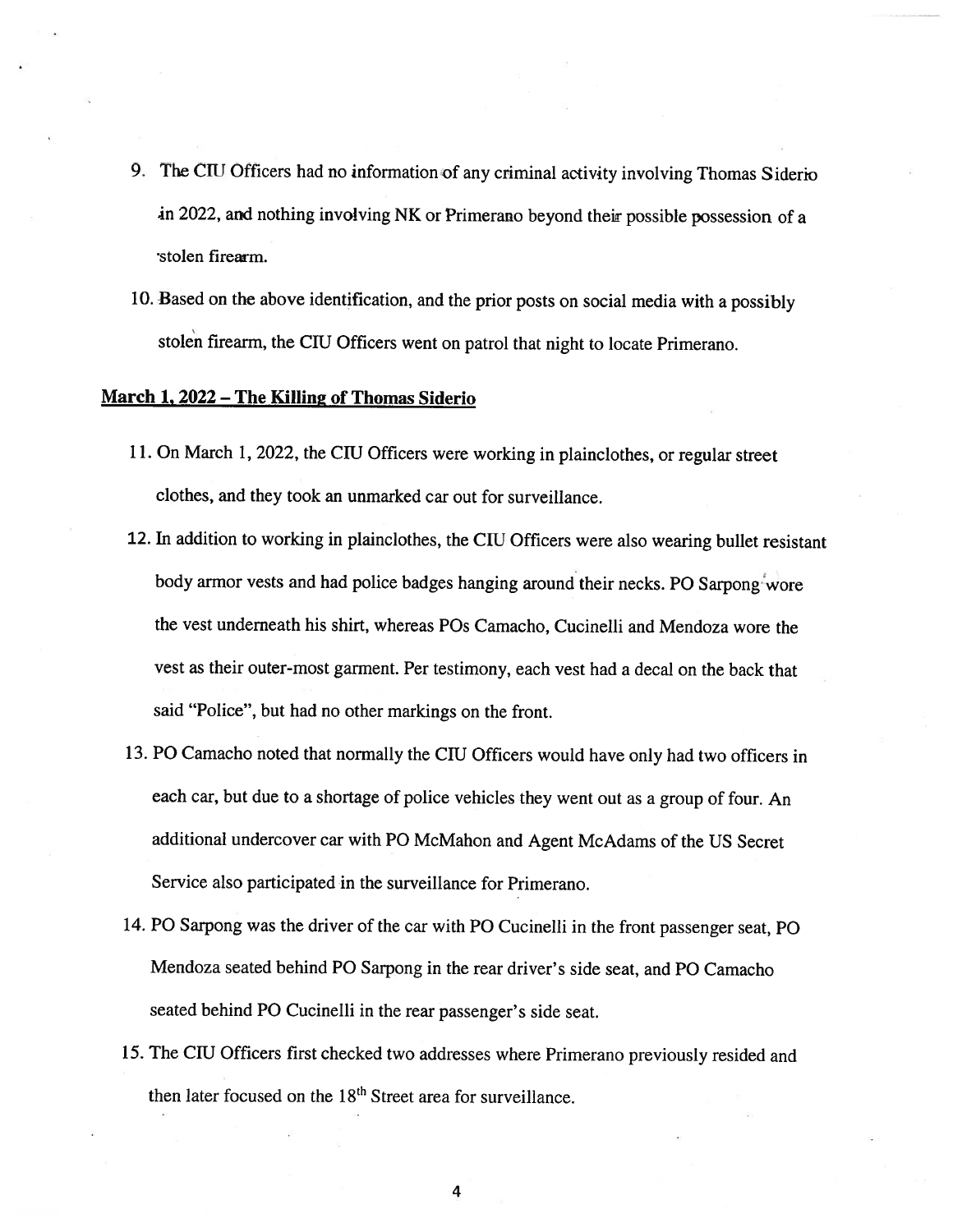- 16. According to the CIU Officers, they chose to focus on this area-because the Instagram account associated with Primerano posted <sup>a</sup> <sup>p</sup>icture of two individuals on bikes. The <sup>p</sup>hoto that is the subject of this Instagram post was presented to this Grand Jury as part of Exhibit 10. Although two bikes are visible, neither individual in the <sup>p</sup>hoto is visible beyond their legs and feet and it is not clear who is standing with these bikes.
- 17. Although the CIU Officers did not appear to have any specific reason for believing Primerano would be in this area with NK at this particular time, they thought that Primerano might be with NK in this area because they often "hung out" together around 18<sup>th</sup> Street.
- 18. For approximately one hour before the shooting. P0 Sarpong parked the unmarked, darkcolored Chevy Cruze (with tint on all windows except the front windshield) next to the Commodore Barry Recreation Center. The Barry Recreation Center lies between Johnston Street to the north and Bigler Street to the south with 18<sup>th</sup> Street on its eastern boundary and 19<sup>th</sup> Street to the west.
- 19. PO Sarpong double-parked the Cruze on 18<sup>th</sup> Street between Barbara and Stocker Streets.
- 20. At around 7:30 p.m., the CIU Officers saw two boys on bikes riding southbound on  $18<sup>th</sup>$ Street. The boys rode past their car and P0 Sarpong decided to drive the car around the block and re-approach the boys from the south.
- 21. P0 Sarpong did not activate the police lights at this point. None of the four officers in the car called for uniformed backup.
- 22. P0 Camacho stated that upon seeing the two boys he recognized one of them as NK, but none of the four officers recognized the other boy, the smaller one, Thomas Siderio. Thomas Siderio was wearing <sup>a</sup> face mask that did not conceal his face. -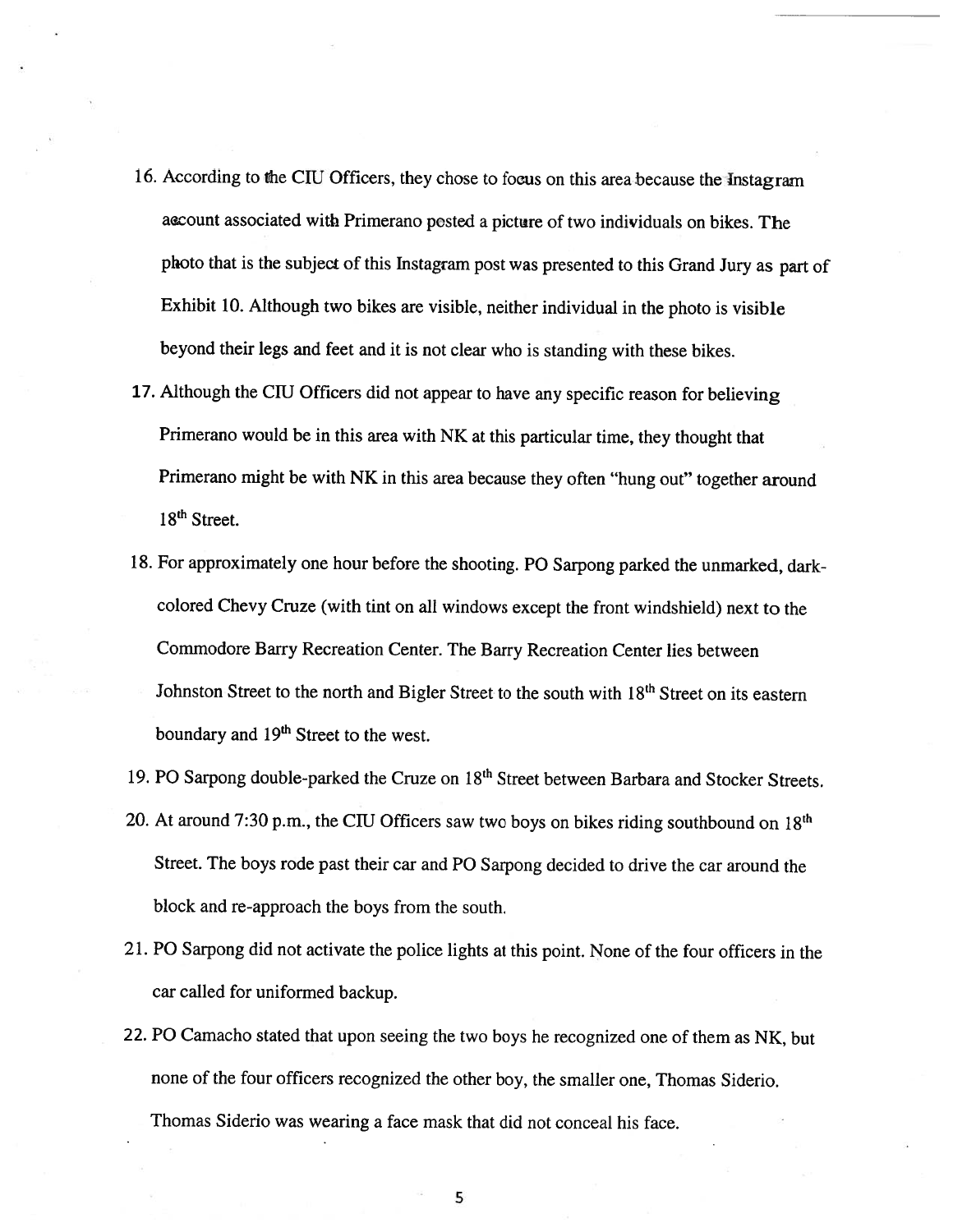- 23. As they circled back, the CIU Officers saw the two boys standing next to their bikes on the northeast corner of 18<sup>th</sup> and Barbara Streets.
- 24. The CIU Officers decided that they would stop the boys while they were in plainclothes and an unmarked car although Philadelphia Police Department Directives, specifically Directive 12.8, require that "police officers in <sup>p</sup>lainclothes and detectives will not routinely make traffic stops unless the actions of the violator are <sup>a</sup> clear danger to pedestrian or vehicular traffic and no marked unit is readily available." None of the CIU Officers had seen either of the boys in possession of <sup>a</sup> gun when they made the decision to conduct the pedestrian stop and none of them saw the boys involved in any criminal activity. Nothing either boy did, before the initiation of the stop, required the CR1 Officers to initiate the stop in an unmarked car with officers in <sup>p</sup>lainclothes.
- 25. Several of the CIU Officers acknowledged that generally police should not make vehicle or pedestrian stops using unmarked cars or when they are in <sup>p</sup>lainclothes. Sgt. Butler testified that Directive 12.8 does govern vehicle and pedestrian stops.
- 26. One of the purposes of working in an undercover capacity is to blend in and conduct surveillance, and thus, making traffic stops somewhat defeats that purpose. This practice of having an undercover unit make <sup>a</sup> traffic stop also goes against general police practices beyond Philadelphia directives.
- 27. The decision to initiate <sup>a</sup> pedestrian stop when officers are in an unmarked vehicle and wearing <sup>p</sup>lainclothes is also tactically problematic, and wearing <sup>a</sup> badge around the chest is not an effective way for officers to identify themselves.
- 28. Further complicating the stop, none of the CIU Officers had any information that any information that NK was in possession of the stolen firearm at any time within the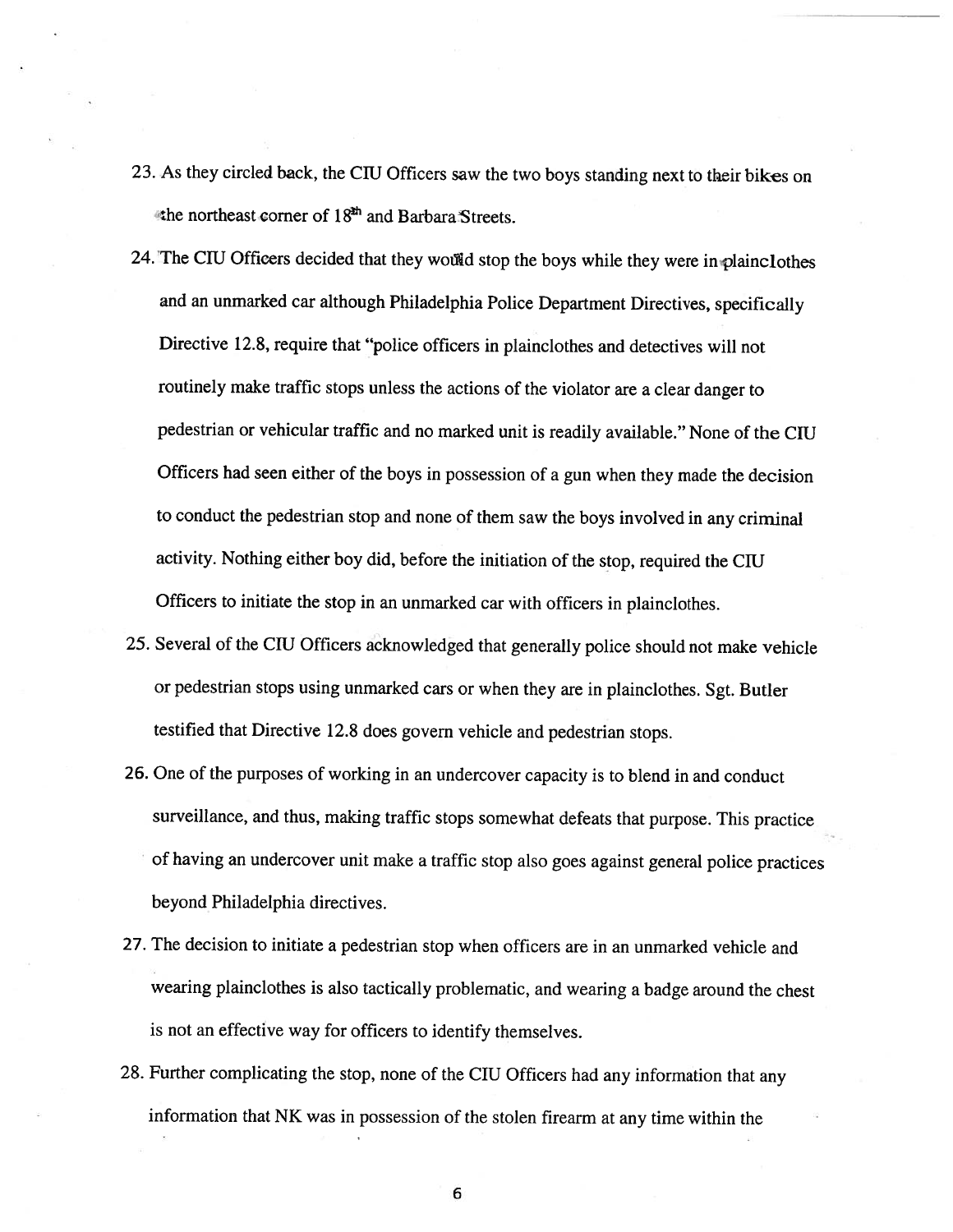previous week. The only evidence of his possession of <sup>a</sup> gun that appeare<sup>d</sup> to be the stolen firearm was in an Instagram live video posted approximately one weekearlier inside of <sup>a</sup> home and not on the street.

- 29. Indeed, their purported reason for the stop varied somewhat between the CIU Officers. P0 Sarpong, the driver, and the person who had actual control over the car, and therefore, the decision to make the stop asserted that "We were stopping [NK] in particular to ge<sup>t</sup> <sup>a</sup> goo<sup>d</sup> address on [NK] because we was pretty much <sup>p</sup>lanning on doing <sup>a</sup> social media job on him because we knew he was 17 years of age." PO Sarpong did not say anything about wanting to stop Thomas Siderio.
- 30. Sgt. Butler, the supervisor for the CIU Officers, offered <sup>a</sup> similar explanation for the stop, stating that they were making the stop "[bJecause they recognized one of the individuals as being involved in the investigation, meaning [NK]."
- 31. In contrast, P0 Camacho and P0 Cucinelli, both of whom testified on the same day March 18, 2022 – and after PO Sarpong and Sgt. Butler, for the first time stated that they intended to stop the boys for <sup>a</sup> traffic violation, i.e., riding their bicycles the wrong way on 18<sup>th</sup> Street, in addition to the firearms investigation.
- 32. Neither officer offered this reason when questioned by OIS investigators on either March <sup>1</sup> or March 3. Neither PC Camacho nor P0 Cucinelli appear to have told their supervisor about this reason for the stop, and it appears nowhere in the subsequent police paperwork.
- <sup>33</sup>. PO Camacho, after asserting that issuing a motor vehicle violation ticket was part of the reason for their stop, later acknowledged that he did not <sup>g</sup>ive anyone <sup>a</sup> ticket during this entire encounter and "we never — <sup>I</sup> don't <sup>g</sup>ive tickets for the most part."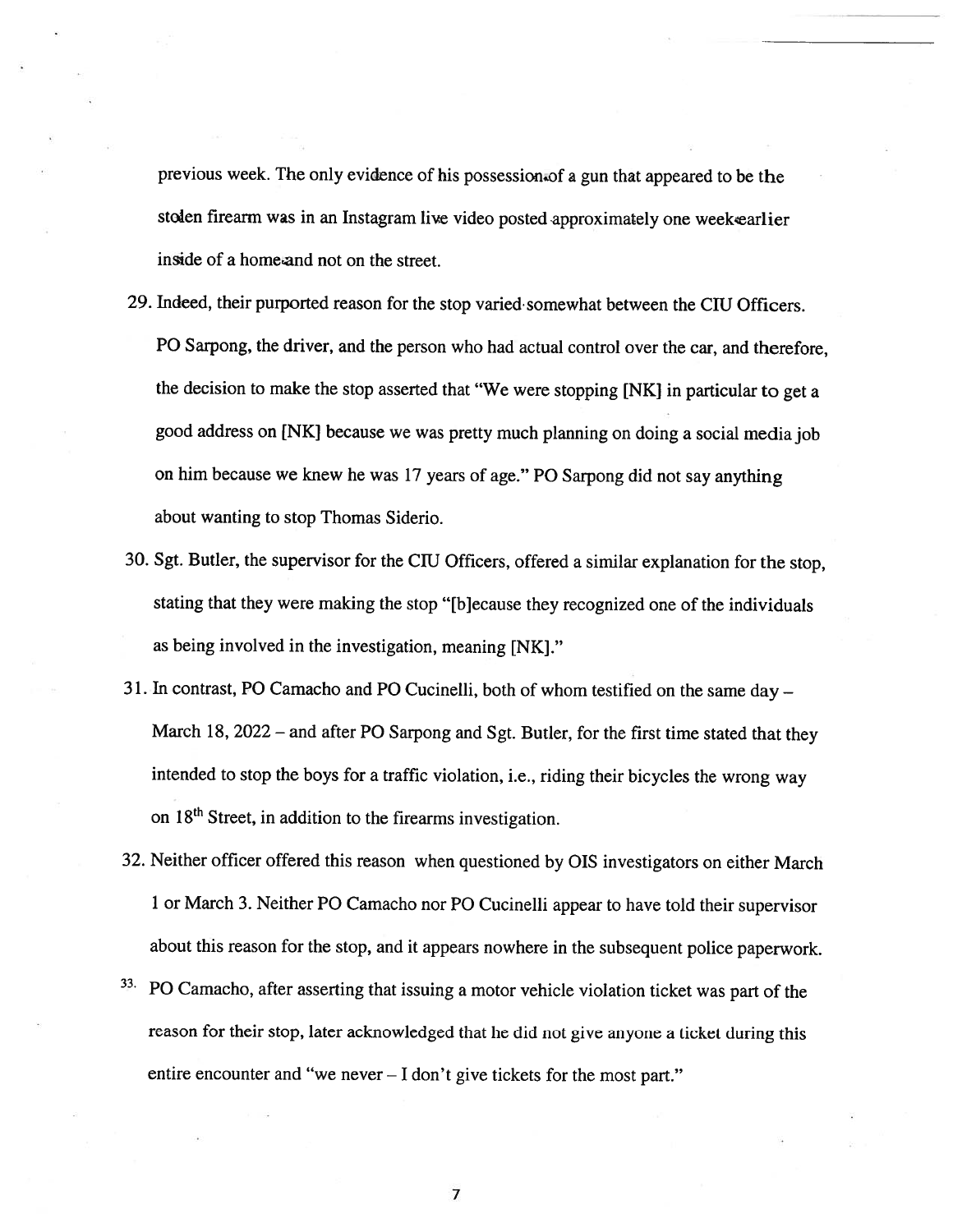- 34. Despite making the decision to conduct <sup>a</sup> stop, PC Sarpong did not put on the lights to indicate that this was an undercover police car while they drove up to the boys, the earliest he put the lights on was immediately before the gunshot went off, as the car was slowing to <sup>a</sup> stop. The timing of the shot relative to the activation of the lights, however, is not clear.
- 35. With the exception of activating the unmarked car's emergency lights, none of the CR1 Officers announced themselves as police officers.
- 36. As the unmarked car came to a stop north of the intersection of S.  $18<sup>th</sup>$  and Barbara Streets, the CIU Officers heard <sup>a</sup> gunshot from the corner. NK also heard <sup>a</sup> gunshot at about the same time, but neither NK nor the CR1 Officers saw who fired the shot.
- 37. After the gunshot, <sup>a</sup> projectile hit the rear passenger side window of the unmarked car, shattered the glass, and caused glass shards to hit PO Camacho in the face.
- 38. All four CIU Officers exited the car, following proper procedure that they should exit <sup>a</sup> car that is taking fire.
- 39. P0 Sarpong got out of the car and took cover behind <sup>a</sup> Nissan SUV which was parked at the corner of 18<sup>th</sup> and Barbara Streets.
- 40. After taking cover behind the Nissan, <sup>a</sup> few seconds passed and PC Sarpong looked out from behind the car and down <sup>1700</sup> Barbara Street. At that point he heard <sup>a</sup> gunshot, and according to him, felt <sup>a</sup> bullet fly past his face.
- 41. After hearing the gunshot, P0 Sarpong discharged once up Barbara Street "in the direction where [he] believe[d] the gunshot was coming from", although he did not have any specific target. After firing, he took cover again behind the SUV, heard two more gunshots, and then came back out from behind the cover of the SUV to reassess.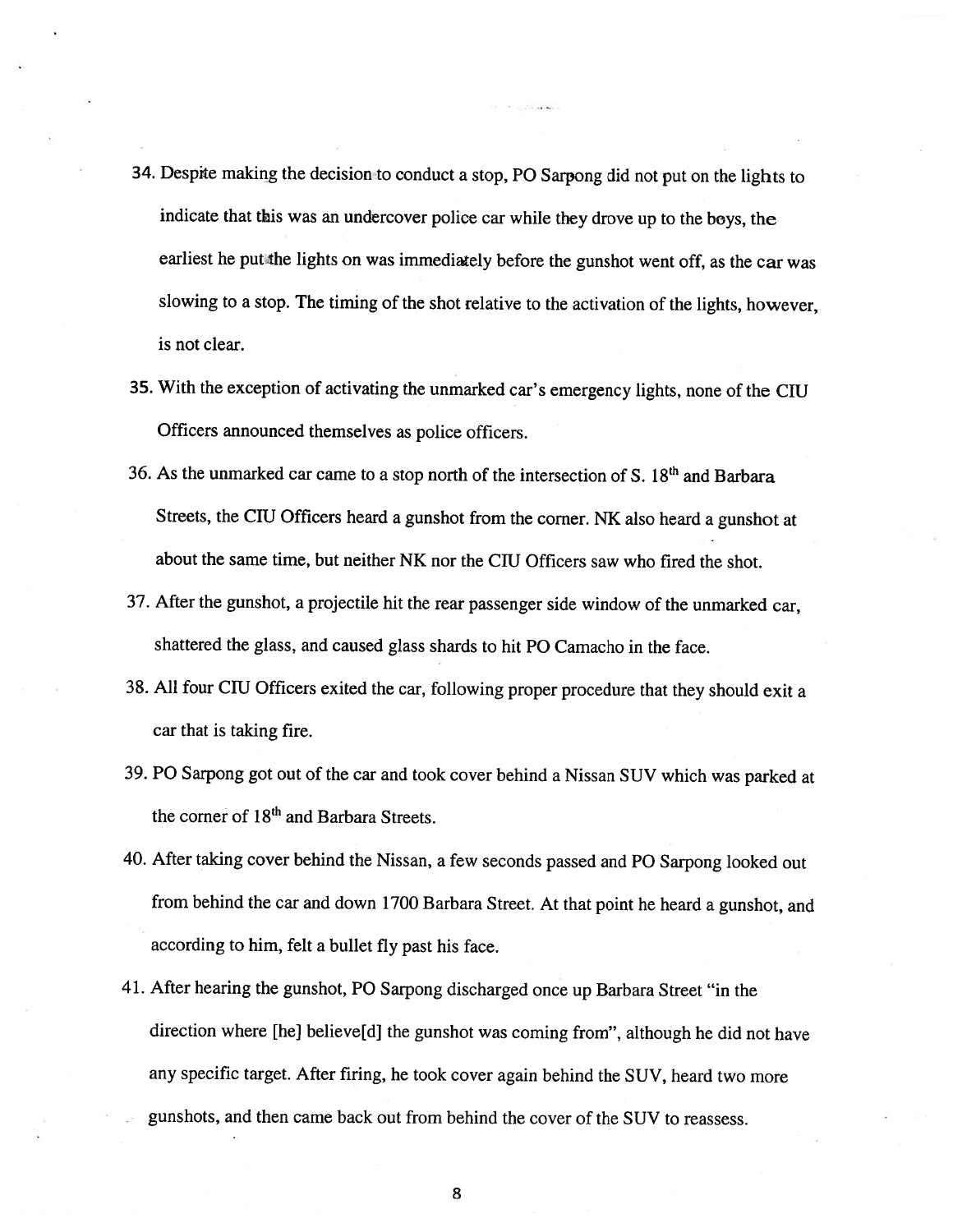- 42. P0 Camacho, meanwhile, immediately held his face and felt pain after the shot came through the door because <sup>g</sup>lass had hit him in the face.
- 43. P0 Camacho saw the other officers getting out of the car and running away. He also heard additional gunshots, but did not see what happened down Barbara Street. PO Camacho does not recall how many shots he heard.
- 44. PO Cucinelli got out of the car along with the other three CIU Officers and took cover behind <sup>a</sup> parked car. P0 Cucinelli took cover because he heard additional gunshots after the first one and wanted to be cautious <sup>g</sup>iven the tactical uncertainties of the situation.
- 45. P0 Mendoza ran ahead on his own up Barbara Street. None of the other three CIU Officers saw what happened at the other end of the street.
- 46. Surveillance video, however, did capture the pursuit up Barbara Street from the corner. Primarily two cameras — <sup>a</sup> WYZE camera <sup>p</sup>laced at 17XX Bigler Street, facing out the rear of the property onto <sup>1700</sup> Barbara Street, and <sup>a</sup> Ring Camera looking out the front of <sup>a</sup> home on 1700 Barbara Street.
- 47. Det. Peter Marrero of the OISIU created a compilation entered as Exhibit 4 which merged video from the WYZE camera and audio from the Ring camera. This Grand Jury watched both the individual videos and the compilation.
- 48. Given that this is <sup>a</sup> video at night, the camera loses some of the detail of the incident, but the following is visible and audible.
- 49. At approximately <sup>20</sup> seconds into the compilation video (Exhibit 4), there is <sup>a</sup> pop sound that resembles <sup>a</sup> gunshot. <sup>A</sup> six to seven second pause follows this pop at which point there is some yelling and two additional pops in rapid succession.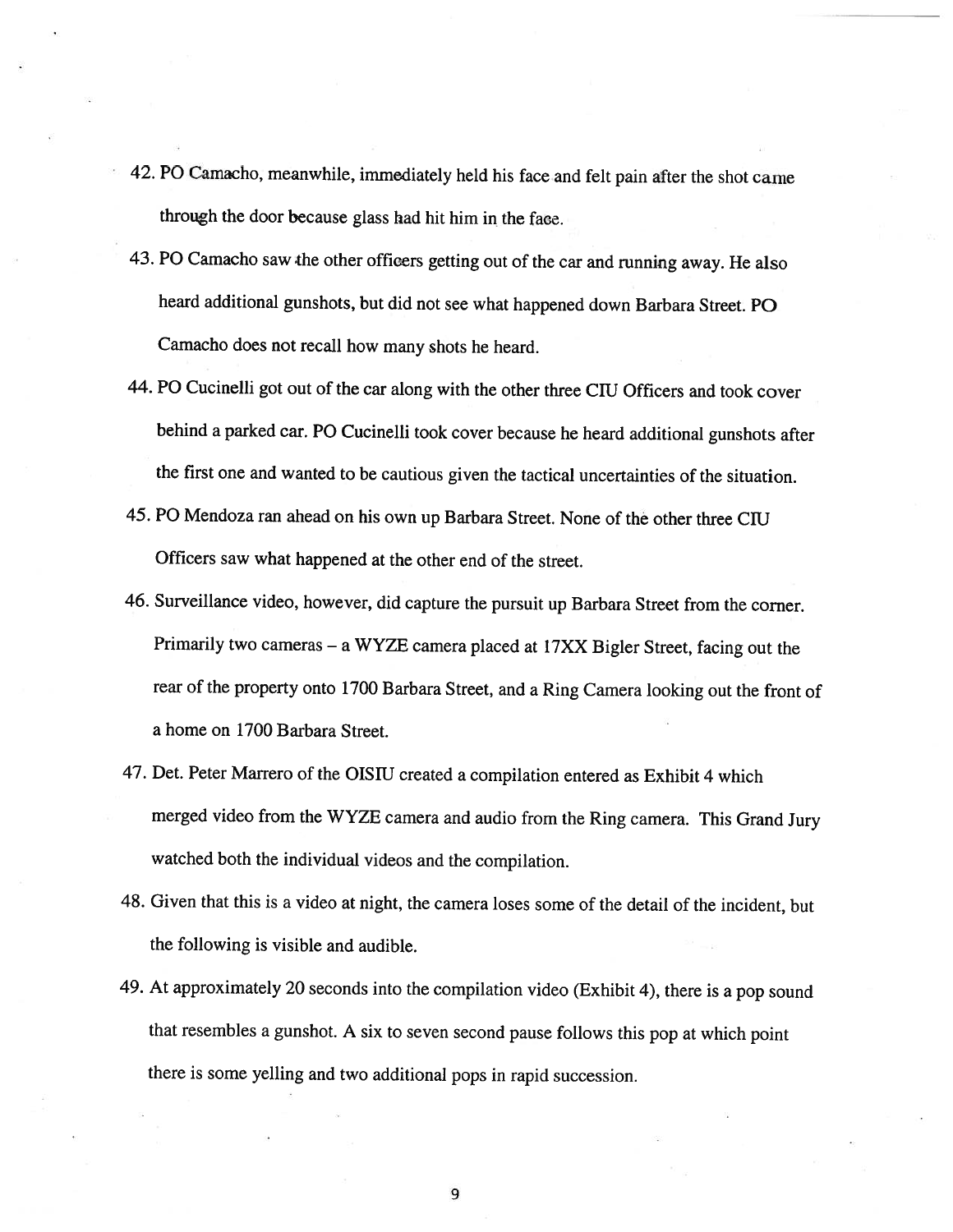- 50. Within one to two seconds of the two gunskots, an individual Thomas Siderio -- runs along the sidewalk on the northside of 1700 Barbara Street. Thomas Siderio runs past a white van (the second car parked from the upper left corner of the screen) at 27-28 seconds. This van is significant because it is the location where Crime Scene later recovered the firearm that Thomas Siderio apparently possessed.
- 51. At approximately 32 or 33 seconds an individual P0 Edsaul Mendoza --comes into view running in the middle of the street on <sup>1700</sup> Barbara. He shouts something and then fires <sup>a</sup> shot. At about this same time, Thomas Siderio dives or falls to the ground. At this point, Thomas Siderio is unarmed and on the sidewalk along the driver's side of <sup>a</sup> <sup>p</sup>ickup truck parked on the north side of Barbara Street, while P0 Mendoza continues running up the middle of Barbara Street.
- 52. It is apparent that Thomas Siderio stops running, although the camera view of his full body is blocked by <sup>a</sup> <sup>p</sup>ickup truck, because when P0 Mendoza approaches this truck, he slows down and then turns to run onto the sidewalk from the street, cutting between the back end of the parked truck and an adjacent parked car. Additionally, the viewer never sees Thomas Siderio flee past the <sup>p</sup>ick-up.
- 53. P0 Mendoza does not take cover during his approach, which would have been the tactically correct decision if he believed Thomas Siderio remained armed. Instead, he chooses to follow the "exact opposite" tactical strategy that would be expected if he thought there was "any possibility" that Thomas Siderio remained armed. Specifically, he runs up the street, completely exposed, without backup, and then runs between two parked cars through the "fatal funnel" to confront Thomas Siderio, who was behind the cover of the pickup truck.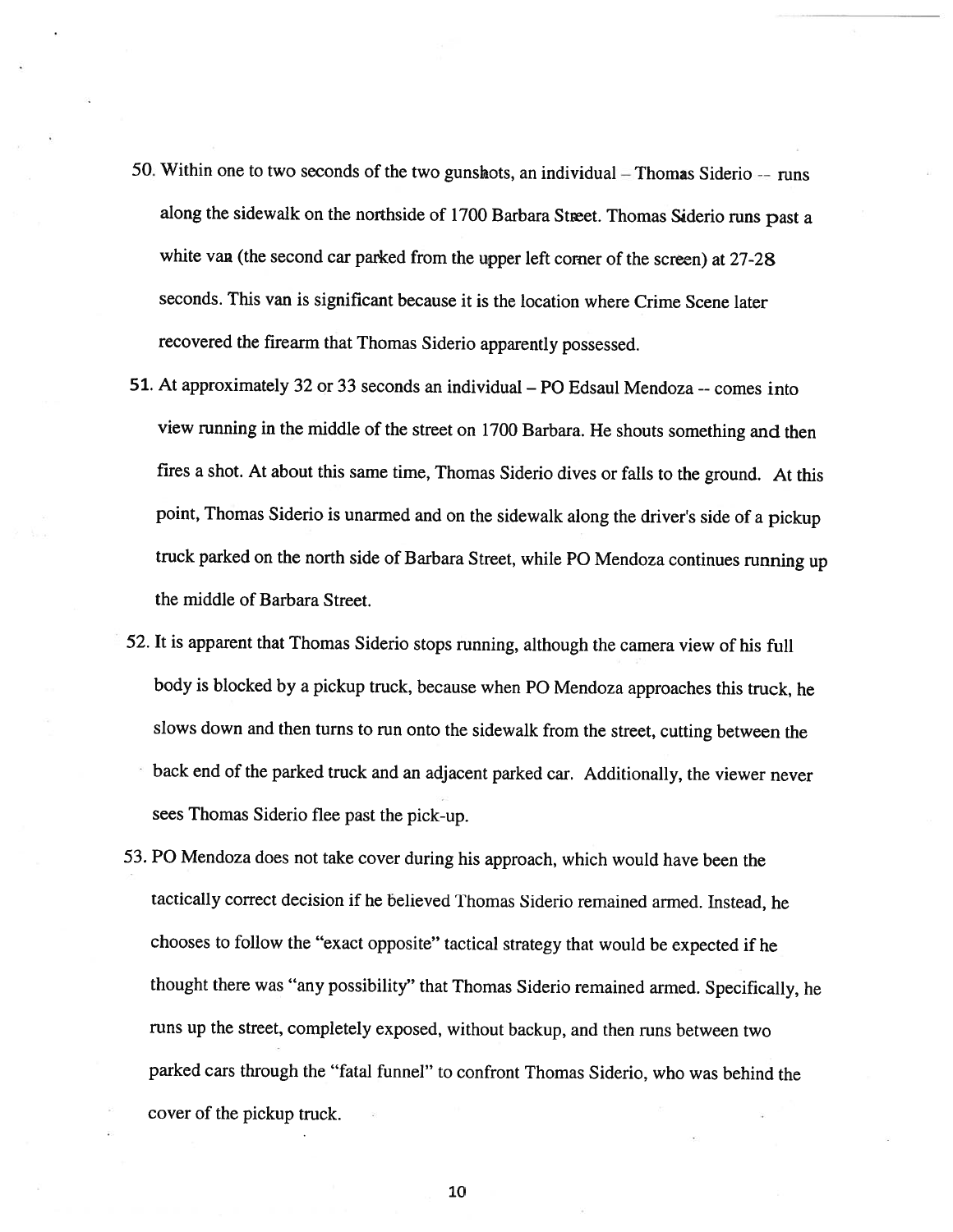- 54. Professor Seth Stoughton, an exper<sup>t</sup> in police training and tactics as well as uses of force, testified before this Grand Jury and defined the "fatal funnel" as "any time officers are moving through <sup>a</sup> predictable narrow area. So <sup>a</sup> doorway is the best example of the fatal funnel, but also <sup>a</sup> hallway. Anywhere that the officer is going to be in <sup>a</sup> predictable position. In order to enter this room, you have to go through the door. Well, if someone has to go through the door, what that means is all the subject has to do is direct their fire, point their weapon in the area of the door and anything that goes through that door is <sup>a</sup> potential target."
- 55. Instead of taking cover or approaching cautiously, P0 Mendoza runs onto the sidewalk without slowing or reassessing, finds Thomas Siderio unarmed and not fleeing, and fires one shot into Thomas Siderio's back from within ten feet.
- 56. Thomas Siderio was struck by one bullet in the back which passe<sup>d</sup> through his body and came out of his chest. This single gunshot wound killed him within 90 seconds.
- 57. Medical Examiner Dr. de la Garza concluded that this third shot caused the perforating gunshot wound that killed Thomas Siderio. She based this conclusion on the likely positioning of Thomas Sidero's body at the time of the shot, meaning Dr. de la Garza concluded that at the time that P0 Mendoza shot Thomas Siderio, he (Siderio) had turned his body slightly. From the footage in Exhibit 4, it appeared to her that as P0 Mendoza came between the two parked cars and onto the sidewalk, Thomas Siderio turned slightly to his right. Dr. de la Garza observed this movement on the video and concluded it was consistent with what she saw with respec<sup>t</sup> to the wound through Thomas Siderio's back and chest, thus, the third shot struck and killed him, not either of the previous two.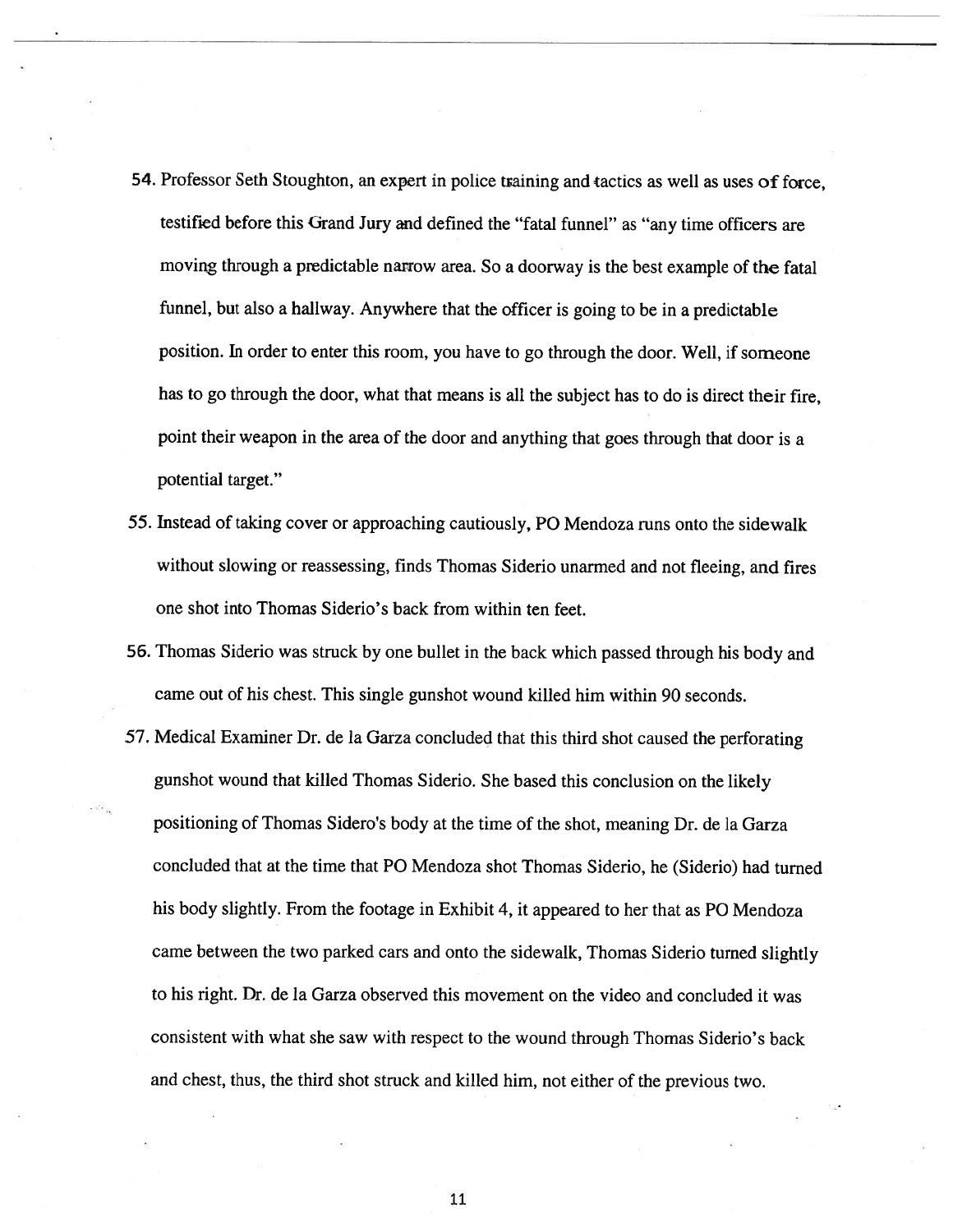- 58. Further, in Exhibit 4, after Siderio stops running, movement is visible in the area where he stopped. After the third and final shot, Thomas Siderio's body disappears from the screen and moaning can be heard briefly before the moaning stops within approximately five seconds.
- 59. The Medical Examiner found that the cause of death was <sup>a</sup> perforating gunshot wound to the chest. The manner of death was homicide.
- 60. At approximately <sup>1</sup> minute, 50 seconds in the compilation video, PC Camacho comes onto the screen walking in the middle of 1700 Barbara Street. He asks P0 Mendoza, "where's the gun?" at approximately 1 minute 55 seconds, to which PO Mendoza replies "he threw it around there" while walking down <sup>1700</sup> Barbara and pointing in the direction of the white van parked next to 1739 Barbara Street. P0 Camacho then immediately walks toward the white van where he finds and secures the gun. This video is corroborated by PC Camacho's testimony.
- 61. Additionally, <sup>a</sup> Crime Scene Photo in Exhibit 12 taken from behind FCC 5 (the FCC located near Thomas Siderio's body) facing westbound down Barbara Street shows the white van located next to 17XX Barbara Street where the gun was recovered. This photo is significant because it provides the view from the area where P0 Mendoza stood when he told P0 Camacho that Thomas Siderio "threw it around there." The gun is not visible in this <sup>p</sup>hoto and neither is the number <sup>5</sup> evidence marker <sup>p</sup>laced next to it. There are also <sup>a</sup> number of obstructions on the sidewalk that would have blocked P0 Mendoza's view, including trash cans along the sidewalk. This photo further corroborates that when P0 Mendoza told P0 Camacho that Thomas Siderio threw the gun back along his (Siderio's) flight path, it was because P0 Mendoza saw or heard the boy throw the gun as he ran up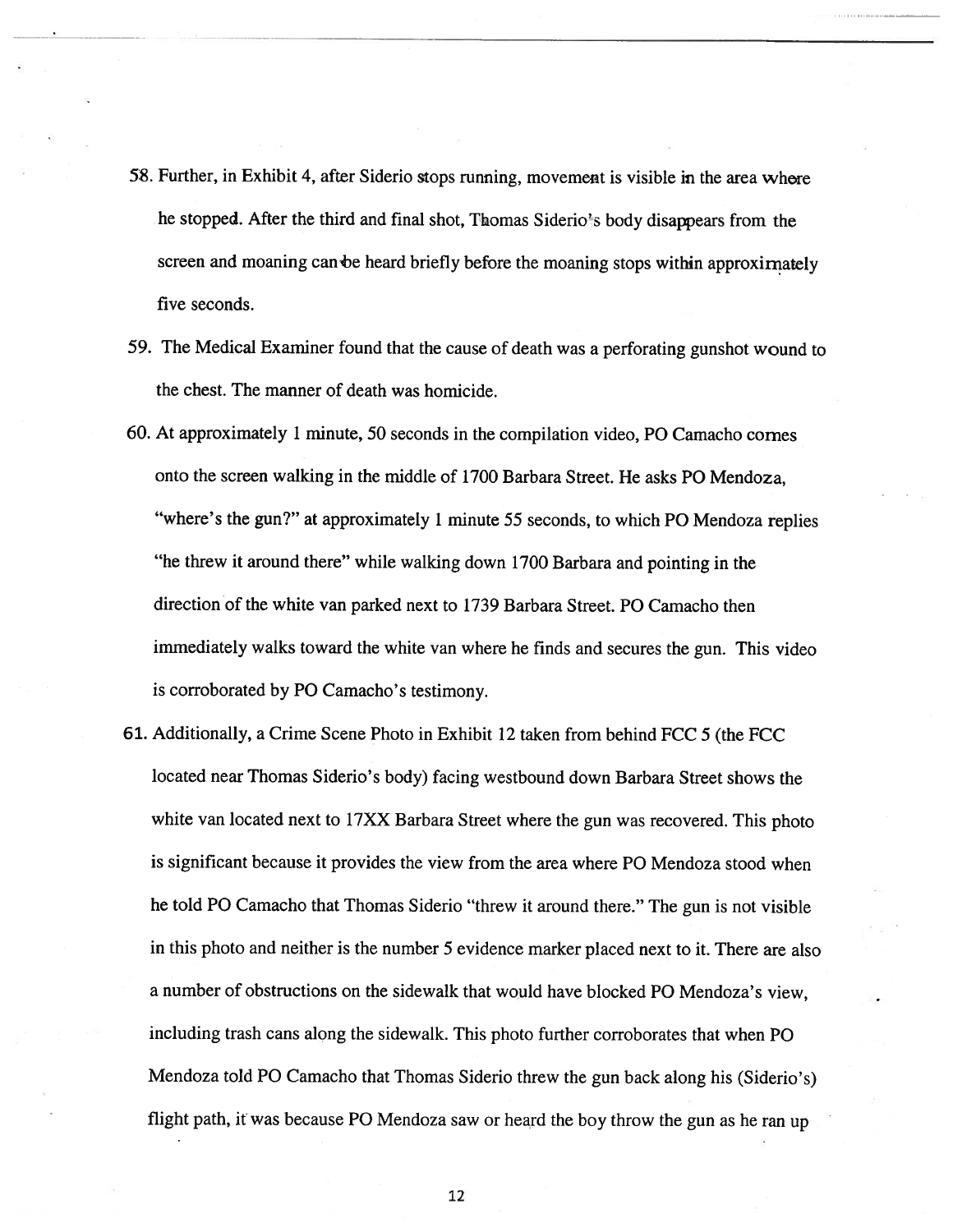the street and thus PO Mendoza believed that Thomas Siderio was unarmed at the time of the discharge.

- 62. After he was struck, Philadelphia police transported Thomas Siderio to Presbyterian Hospital within minutes of the discharge.
- 63. Thomas Siderio was pronounce<sup>d</sup> deceased at the hospital at 7:59 p.m.

#### The Immediate Aftermath

- 64. Marked units began to arrive on the scene, as well as the Crime Scene Unit, and the CIU Officers' supervisor, Sgt. Vincent Butler.
- 65. Sgt. Butler spoke to the CIU Officers on the scene. Upon finding PO Mendoza, Sgt. Butler asked which officers discharged, to which P0 Mendoza replied that he, P0 Mendoza, had discharged, and that P0 Sarpong had also discharged.
- 66. Sgt. Butler later drew <sup>a</sup> map recounting what he had learned from the discharging officers when interviewed by the OISIU team.
- 67. P0 Sarpong told Sgt. Butler that he (Sarpong) took cover behind an SUV at the corner of 18<sup>th</sup> and Barbara Streets and discharged once at the corner of the block. In Exhibit 8, Sgt. Butler's map, there is an "X" on the map drawn by Sgt. Butler in the presence of Det. Murawski at OISI at the intersection of  $18<sup>th</sup>$  and Barbara Streets with "Sarpong" written next to it. This "X" indicates the approximate area where P0 Sarpong said he had discharged his single round.
- 68. P0 Mendoza told Sgt. Butler that he fired his first shot in the same area around the intersection of  $18<sup>th</sup>$  and Barbara Streets – indicated by an "X" with PO Mendoza's name written next to it in exhibit 8.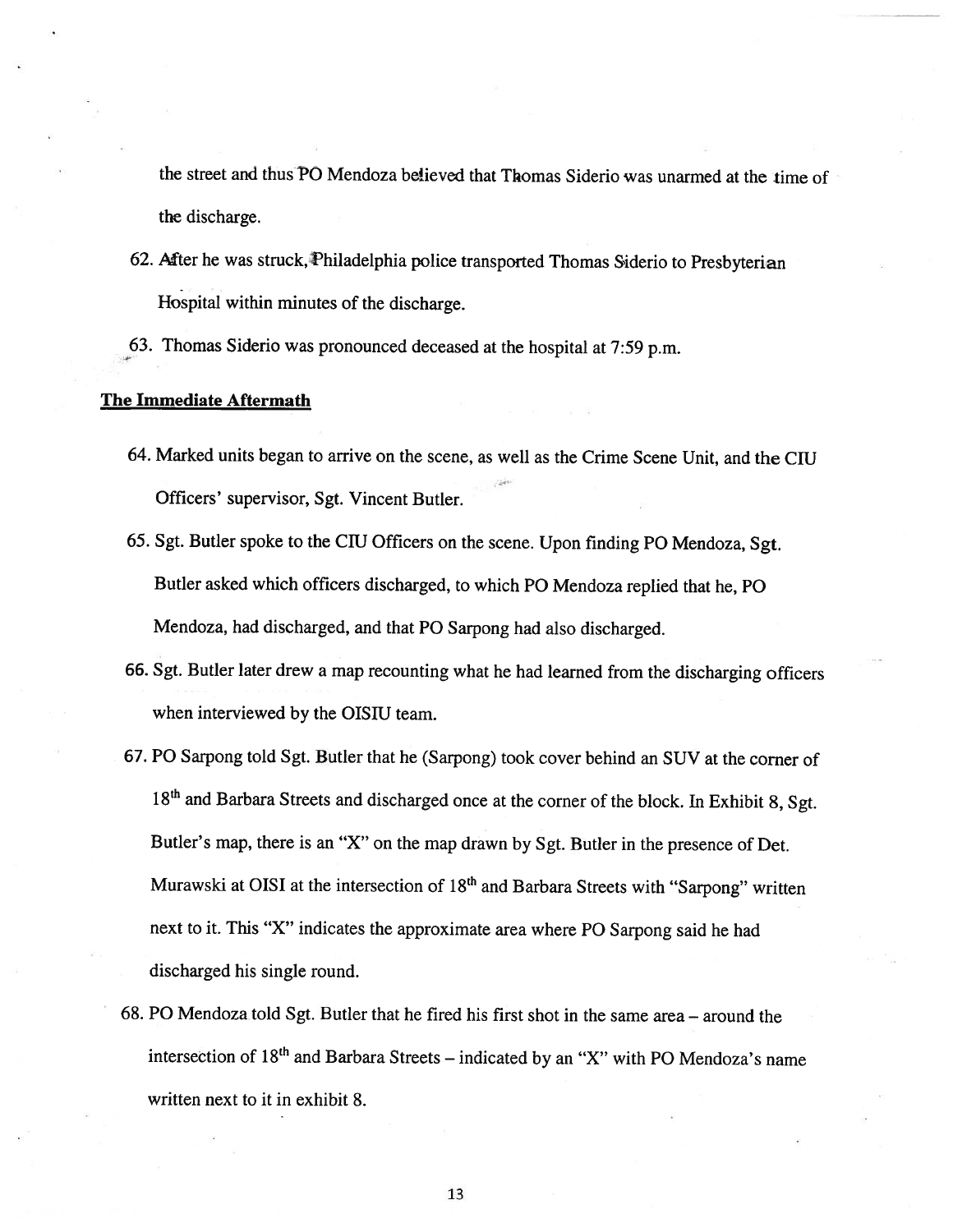- 69. The arrows on Exhibit 8 show the paths of Thomas Siderio and PO Mendoza up Barbara Street, respectively, the first on the sidewalk, and the second in the street. This description correlates with what appears on the surveillance video from <sup>1735</sup> Bigler Street.
- 70. Sgt. Butler also indicated on his map the location of the gun that was recovered, which was <sup>1739</sup> Barbara Street, marking it with an "X" and the word "gun". Approximately parallel to this location are two additional "X" marks with Mendoza written next to them.
- 71. Sgt. Butler indicated that the two "X"s in the street are an "approximate area, that was where the route that he [Mendoza] was taking where his second, where he discharged again." Sgt. Butler further clarified that P0 Mendoza told him that "[Mendoza was] running up the block, he [Thomas Siderio] was on the sidewalk, [Siderio] pointed the gun at [Mendoza], [Mendoza] fired two more times."
- 72. According to Sgt. Butler, P0 Mendoza told Sgt. Butler that he fired all three shots from the street. He did not tell Sgt. Butler that he fired any shots while standing on the sidewalk. Available video contradicts this account of events.
- 73. Sgt. Butler further clarified that he marked the two "X"s on the map to note "this is where he [P0 Mendoza] said to me [Sgt. Butler], this is where <sup>I</sup> was when the gun was pointed at me and I discharged twice."
- 74. It is clear based on witness testimony, crime scene evidence, and audio and video evidence available, that by the time P0 Mendoza fired his second of three shots, Thomas Siderio did not possess <sup>a</sup> gun and could not have pointed it at P0 Mendoza.
- 75. When questioned further about P0 Mendoza's position for these final two shots, Sgt. Butler attempted to obscure P0 Mendoza's location when he fired the two shots stating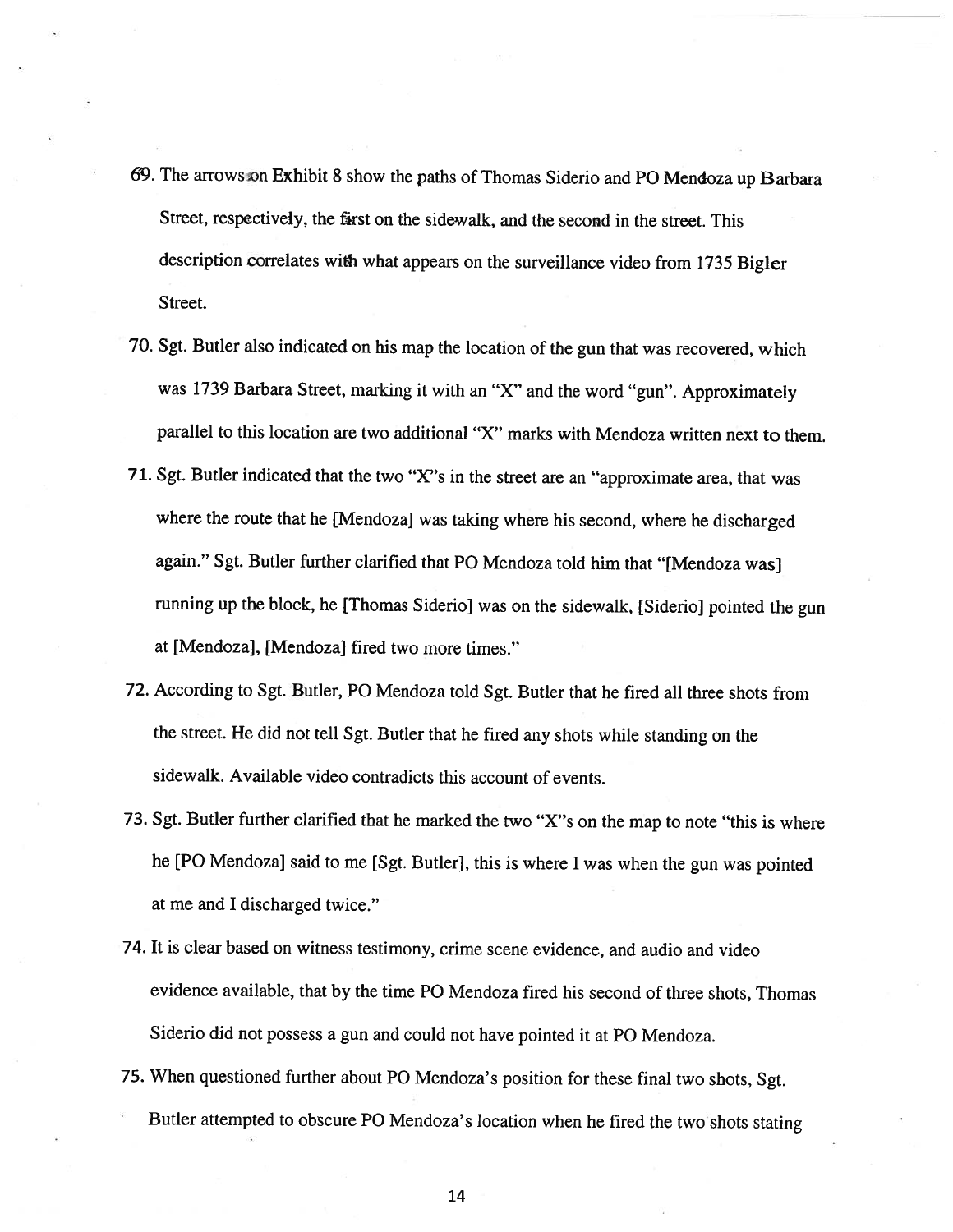- that "it wasn't clear to me that he (Mendoza) fired two more times at that location or whether it was one there and one at the top of the block. That wasn't clear to me." However, Sgt. Butler did not tell Det. Murawski when he marked these two "X"s on the map that he was not clear on P0 Mendoza's position when he fired the last two shots. In fact, Det. Murawski had <sup>a</sup> different understanding.
- 76. Immediately after the shooting, Sgt. Butler told Det. Murawski what information he gathered from the officers on scene about the location of evidence and the location of the officers' discharges.
- 77. Det. Murawski testified that Sgt. Butler put two X marks near the intersection of  $18<sup>th</sup>$  and Barbara Streets with the name "Sarpong" and "Mendoza" written next to each. These marks indicated to Det. Murawski that the officers told Sgt. Butler that they discharged one time in the area near the intersection.
- 78. The CSU also found FCCs that matched the guns of PO Sarpong and PO Mendoza,  $\cdot$ respectively, in this area near the intersection of S. 18<sup>th</sup> and Barbara Streets.
- 79. Det. Murawski further testified that the two X marks next to "Mendoza" and approximately parallel with 1739 Butler Street, mid-block, indicated that P0 Mendoza told Sgt. Butler that he discharged twice from this location.
- 80. Although P0 Mendoza told Sgt. Butler that he fired twice from the street near the location of the gun, this statement is not true. PO Mendoza's actual third and fatal shot occurred much closer to Thomas Siderio, while P0 Mendoza was standing on the sidewalk, mere feet away, with an unobstructed view of the no-longer-fleeing and unarmed boy.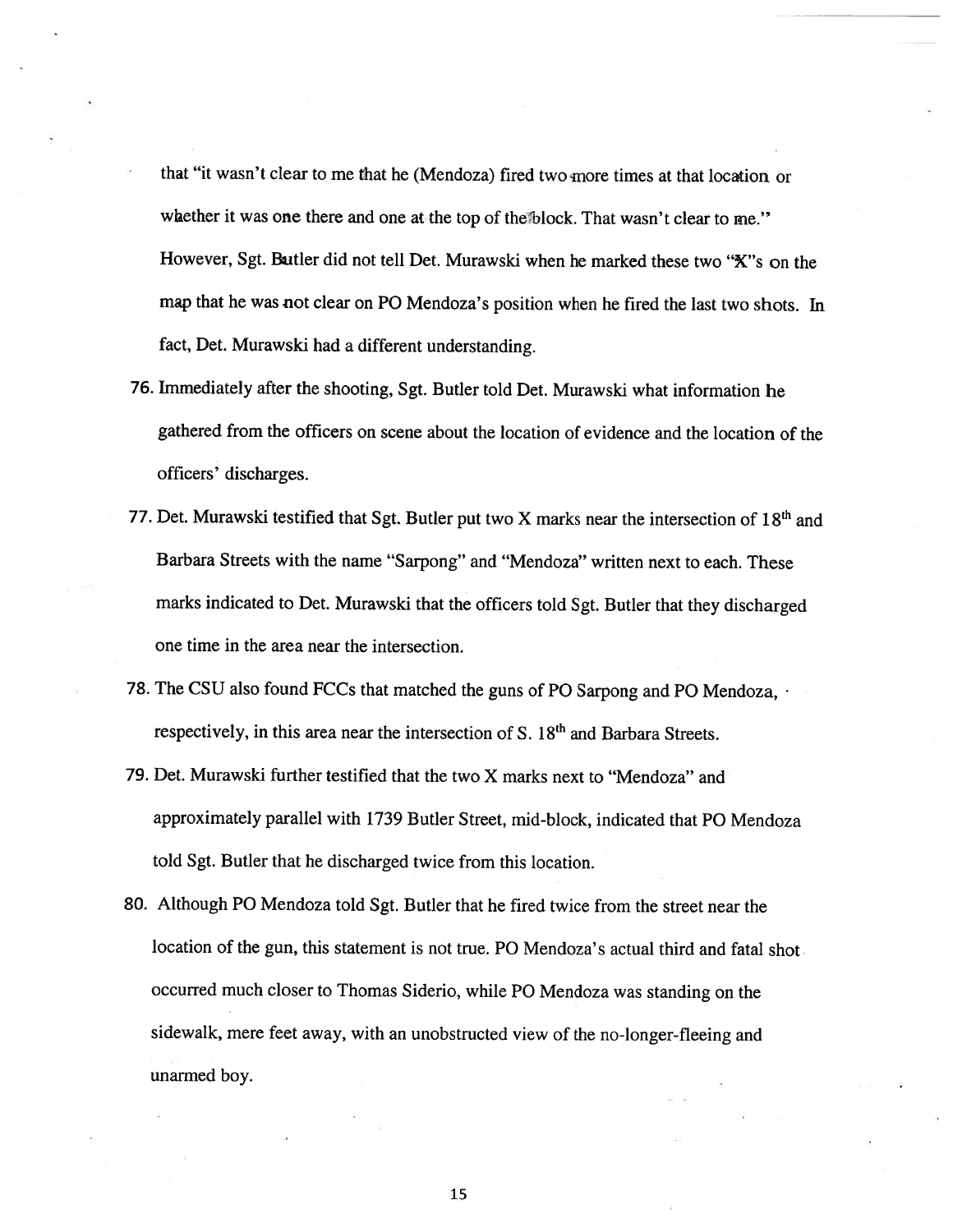81. The following facts sugges<sup>t</sup> that P0 Mendoza believed that Thomas Siderio was unarmed when he fired the third and fatal shot: PO Mendoza's close proximity to Thomas Siderio at the time the officer fired the fatal shot; P0 Mendoza's statement about the location of the gun to PO Camacho, less than one minute later; PO Mendoza's decision to run straight up to Thomas Siderio when he could not fully see him, passing between two parked cars and failing to take advantage of cover; P0 Mendoza's untruthful statement about where he fired his final two shots.

#### The Investigation

- 82. The CSU and Firearms Identification Unit ("FLU") both collected and analyzed evidence from the crime scene.
- 83. Of particular importance are the location of the Taurus firearm, the fired cartridge casings ("FCC"), the identification and connection between the recovered FCCs and the guns used at the scene, and the bullet or metal fragments found at the scene.
- 84. FIU investigator PO Norman DeFields testified before this Grand Jury regarding his findings. P0 DeFields received and analyzed three firearms — P1, <sup>a</sup> police Glock 9mm firearm recovered from P0 Sarpong; P2, <sup>a</sup> police Glock 9mm firearm recovered from P0 Mendoza; and P3, <sup>a</sup> Taurus G2C 9mm recovered from the street next to 17XX Barbara Street.
- 85. P0 DeFields also received and reviewed five FCCs recovered from the scene, marked as FCCs 1 through 5 in his report. The FCCs also correspond to numbers on the CSU Property Receipt 9032044 which in turn correspond to the yellow evidence flags visible in the CSU Photos and the maps. FCC 1, number 1 on the CSU map, was fired from P1, the gun recovered from P0 Sarpong.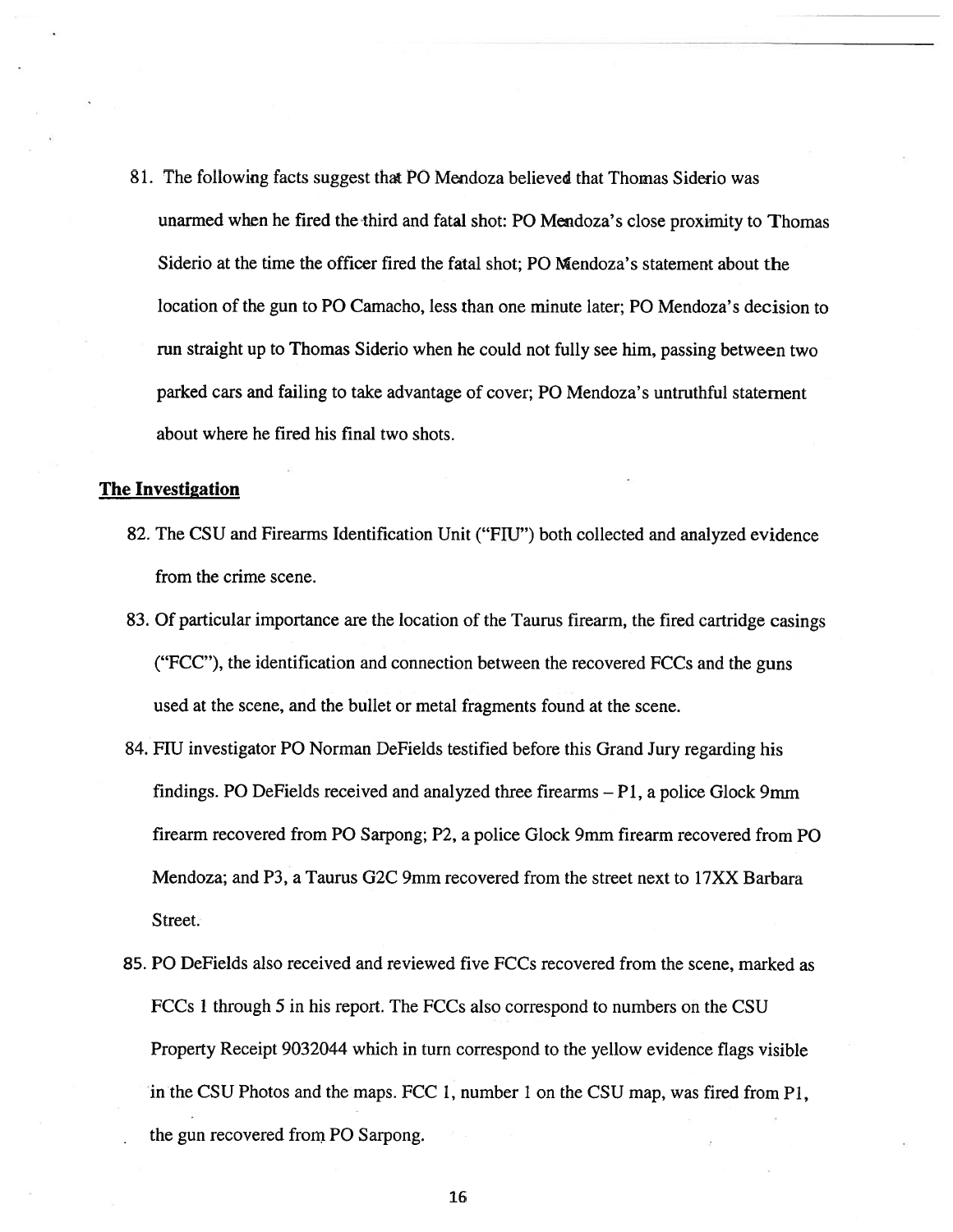- 86. FCC 2 (number 2-on the CSU map) was fired from P3, the gun recovered from 1739 Barbara Street.
- 87. FCC 3 (number 4\*on the CSU map) was fired from P2, the gun recovered from P $\odot$ Mendoza.
- 88. FCC <sup>4</sup> (number <sup>6</sup> on the CSU map) was fired from P2, the gun recovered from P0 Mendoza.
- 89. FCC 5( number <sup>7</sup> on the CSU map) was fired from P2, the gun recovered from P0 Mendoza.
- 90. CSU located FCC 5 on the sidewalk, near the end of the <sup>1700</sup> block of Barbara Street, at the opposite end of the street from the corner of 18<sup>th</sup> and Barbara Streets where CIU Officers initiated their traffic stop of NK and Thomas Siderio, not far from the shoes of Thomas Siderio in the Street, and near the approximate location of Siderio's body.
- 91. CSU found all five FCCs in locations that closely corresponded to the approximate locations of each discharge based on the testimony of the witnesses presen<sup>t</sup> and the available audio and video surveillance footage.
- 92. P0 DeFields also analyzed four bullets and bullet jacket fragments B-i, B-2, BJF-l, and BJF-2 — comparing them to the three firearms. P0 DeFields' analysis eliminated P3 as the source of any of the bullet <sup>p</sup>ieces, meaning none of these four bullets or jacket fragments originated from the Taurus, that is, the non-police weapon recovered at the scene, including B-i, the bullet that killed Thomas Siderio, recovered by Det. Marrero from hospital staff.
- 93. P0 DeFields could not determine conclusively which, if any of the bullet fragments or bullets were fired by police Glock 9mms, only that the bullets could not have come from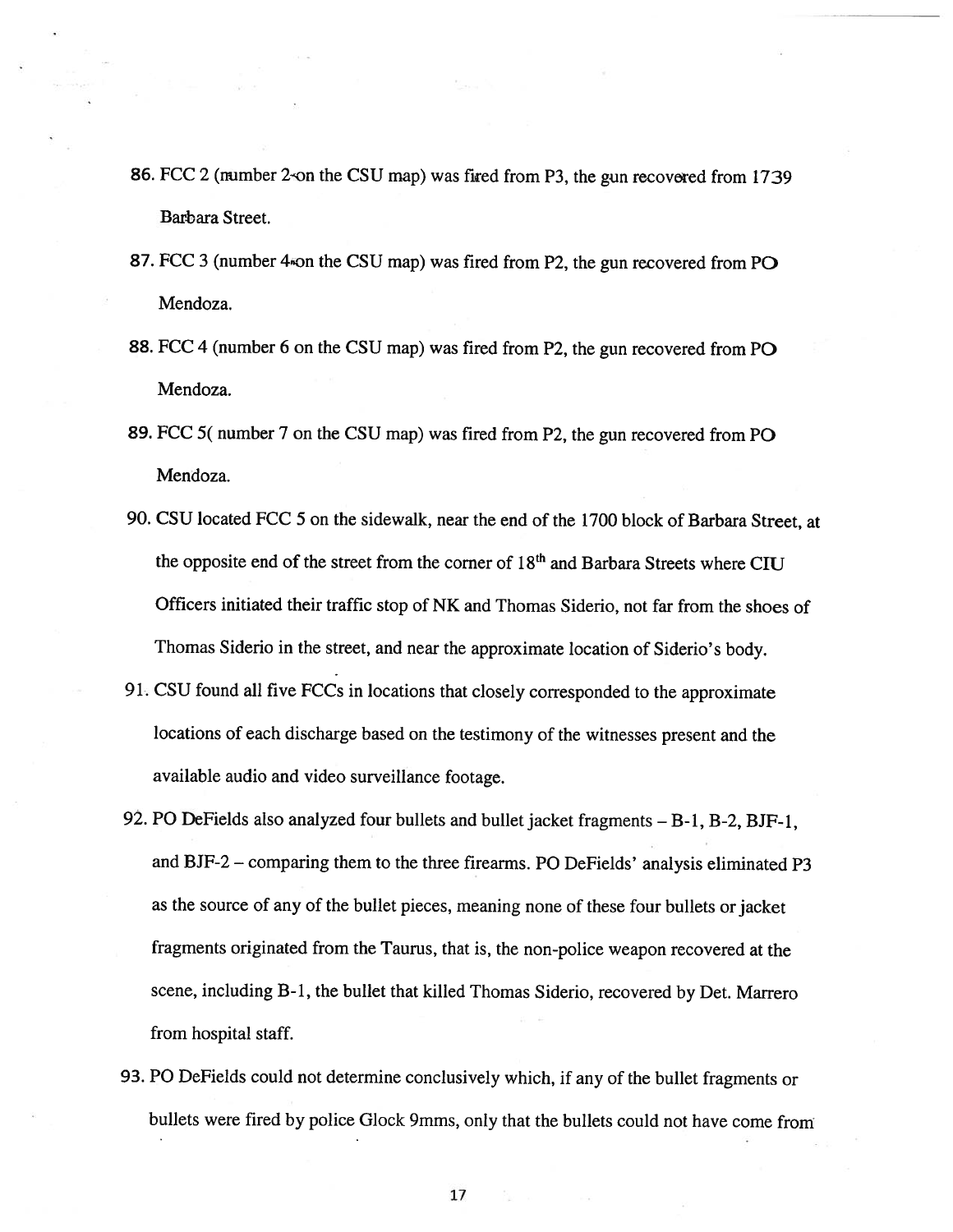the Taurus due to the "difference of class characteristics. Meaning, they were polygonaltype of rifling inside of that barrel. This is conventional. P-3 has conventional like this with sharp edges on the lands and grooves. Polygonal, it's more of a rounded or an octagon shape. So there is no way they were fired from Pistol P-3."

#### **CONCLUSION**

PO Mendoza shot and killed unarmedenvelve-year-old Thomas Siderio. Thomas Siderio had likely fired the Taurus 9mm into CIU's unmarked police car as it was pulling up to him and NK, immediately causing three officers to take cover and P0 Mendoza to begin <sup>a</sup> tactically unsound foot chase. Directly after taking cover, P0 Sarpong fired once at no target in particular, without regard to his potential "backstop", or the neighborhood, and P0 Mendoza fired three times: once at the beginning of the block near  $18<sup>th</sup>$  and Barbara Streets, where the foot chase began, once in the middle of <sup>1700</sup> Barbara Street, and once at the end of the block, while standing on the sidewalk and relatively close to Thomas Siderio. At the time of the last two shots, Thomas Siderio was unarmed, having discarded the gun back at <sup>1739</sup> Barbara Street and just under <sup>40</sup> feet away. He had certainly stopped running and was possibly surrendering. PO Mendoza's second shot, as corroborated by video, audio, and crime scene maps, was fired while the officer was running midblock on Barbara Street, pas<sup>t</sup> the car where the Taurus was located and secured by P0 Camacho. This shot did not hit Thomas Siderio. Nearly simultaneous with this shot, Thomas Siderio stopped running and went to the ground (either because he fell or dove). PO Mendoza then slowed down and changed direction, showing that he knew that Thomas Siderio had stopped and where he was located. PO Mendoza's approach to Thomas Siderio was then completely inconsistent with PO Mendoza believing that Thomas Siderio was armed. He approached Thomas Siderio even though Siderio was behind <sup>a</sup> parked car, when the child could have been taking advantage of cover. P0